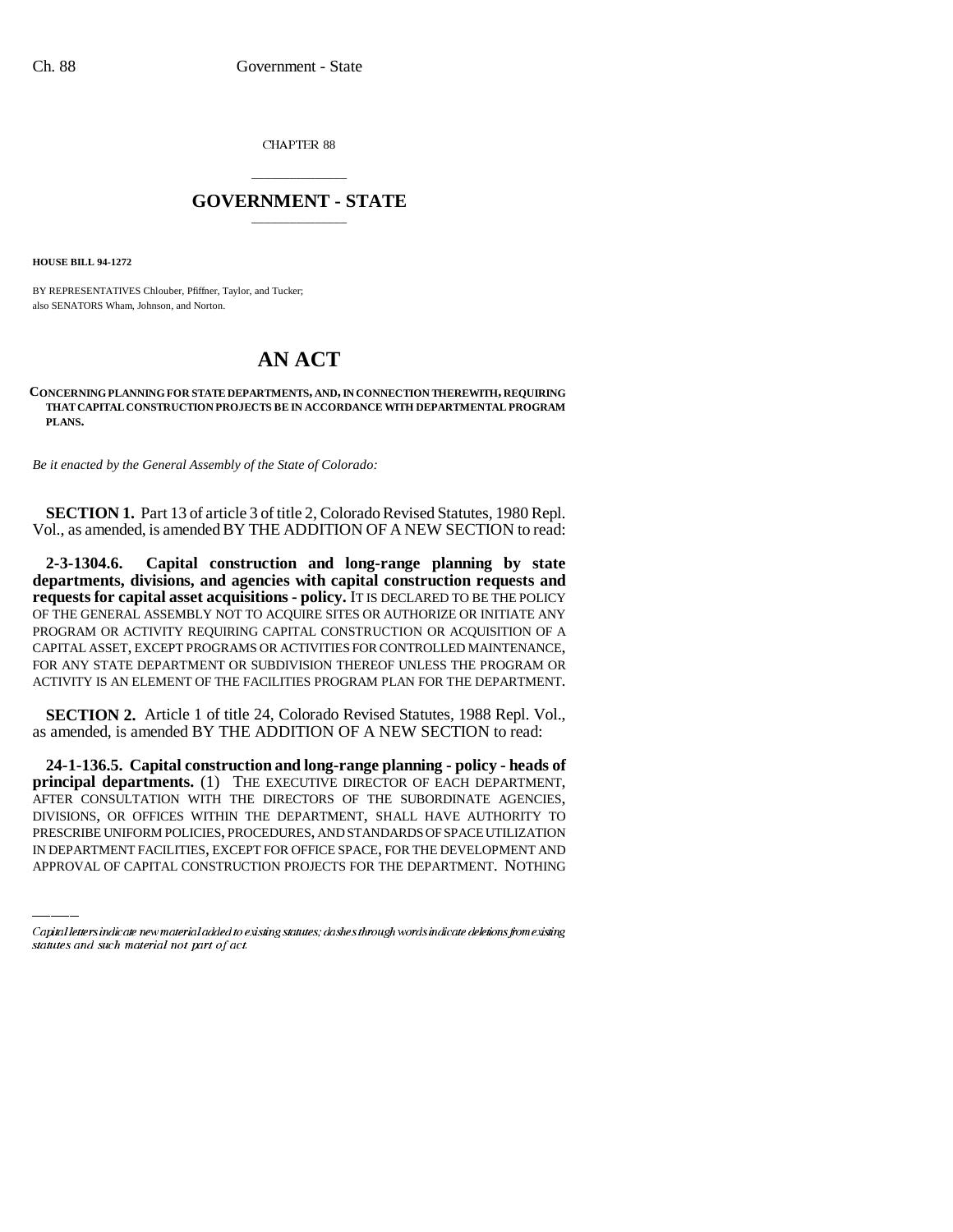IN THIS SUBSECTION (1) SHALL BE CONSTRUED TO ALTER THE AUTHORITY OF THE DEPARTMENT OF ADMINISTRATION TO PRESCRIBE UNIFORM STANDARDS FOR OFFICE SPACE PURSUANT TO SECTION 24-30-1303 (1) (h).

(2) THE EXECUTIVE DIRECTOR SHALL REVIEW AND, WITH THE APPROVAL OF THE GOVERNOR, APPROVE FACILITIES MASTER PLANNING AND FACILITIES PROGRAM PLANNING FOR ALL CAPITAL CONSTRUCTION PROJECTS OF THE DEPARTMENT ON STATE-OWNED OR STATE-CONTROLLED LAND, REGARDLESS OF THE SOURCE OF FUNDS, AND NO CAPITAL CONSTRUCTION SHALL COMMENCE EXCEPT IN ACCORDANCE WITH AN APPROVED FACILITIES MASTER PLAN, FACILITIES PROGRAM PLAN, AND PHYSICAL PLAN.

(3) THE EXECUTIVE DIRECTOR SHALL ENSURE CONFORMITY OF FACILITIES MASTER PLANNING WITH APPROVED DEPARTMENT OPERATIONAL MASTER PLANS, FACILITIES PROGRAM PLANS WITH APPROVED FACILITIES MASTER PLANS, AND PHYSICAL PLANS WITH APPROVED FACILITIES PROGRAM PLANS.

(4) PLANS FOR ANY CAPITAL CONSTRUCTION PROJECT FOR THE DEPARTMENT SHALL BE SUBJECT TO THE APPROVAL OF THE EXECUTIVE DIRECTOR, REGARDLESS OF THE SOURCE OF FUNDS. THE EXECUTIVE DIRECTOR MAY EXEMPT ANY PROJECT WHICH REQUIRES LESS THAN TWO HUNDRED FIFTY THOUSAND DOLLARS OF STATE MONEYS FROM THE REQUIREMENTS FOR MASTER PLANNING AND PROGRAM PLANNING.

(5) THE EXECUTIVE DIRECTOR SHALL ANNUALLY REQUEST FROM THE DIRECTOR OF EACH SUBORDINATE AGENCY, DIVISION, OR OFFICE WITHIN THE DEPARTMENT A FIVE-YEAR PROJECTION OF CAPITAL DEVELOPMENT PROJECTS.THE PROJECTION SHALL INCLUDE THE ESTIMATED COST, THE METHOD OF FUNDING, A SCHEDULE FOR PROJECT COMPLETION, AND THE DIRECTOR'S PRIORITY FOR EACH PROJECT. THE EXECUTIVE DIRECTOR SHALL DETERMINE WHETHER A PROPOSED PROJECT IS CONSISTENT WITH OPERATIONAL MASTER PLANNING AND FACILITIES MASTER PLANNING OF THE DEPARTMENT AND CONFORMS TO SPACE UTILIZATION STANDARDS ESTABLISHED PURSUANT TO SUBSECTION (1) OF THIS SECTION AND SECTION 24-30-1303 (1) (h).

(6) (a) THE EXECUTIVE DIRECTOR SHALL ANNUALLY ESTABLISH A DEPARTMENT FIVE-YEAR CAPITAL IMPROVEMENTS PLAN COORDINATED WITH DEPARTMENT OPERATIONAL MASTER PLANS AND FACILITIES MASTER PLANS AND SHALL TRANSMIT TO THE OFFICE OF STATE PLANNING AND BUDGETING, THE GOVERNOR, AND THE GENERAL ASSEMBLY, CONSISTENT WITH THE EXECUTIVE BUDGET TIMETABLE, A RECOMMENDED PRIORITY OF FUNDING OF CAPITAL CONSTRUCTION PROJECTS FOR THE DEPARTMENT.

(b) EXCEPT AS PROVIDED IN SUBSECTION (4) OF THIS SECTION, IT IS THE POLICY OF THE GENERAL ASSEMBLY TO APPROPRIATE FUNDS ONLY FOR PROJECTS APPROVED BY THE EXECUTIVE DIRECTOR.

(7) ANY ACQUISITION OR UTILIZATION OF REAL PROPERTY BY A DEPARTMENT WHICH IS CONDITIONAL UPON OR REQUIRES EXPENDITURES OF STATE-CONTROLLED FUNDS OR FEDERAL FUNDS SHALL BE SUBJECT TO THE APPROVAL OF THE EXECUTIVE DIRECTOR, REGARDLESS OF WHETHER THE ACQUISITION IS BY LEASE, LEASE-PURCHASE, PURCHASE, GIFT, OR OTHERWISE.

(8) PRIOR TO APPROVING THE FACILITIES MASTER PLAN AND FACILITIES PROGRAM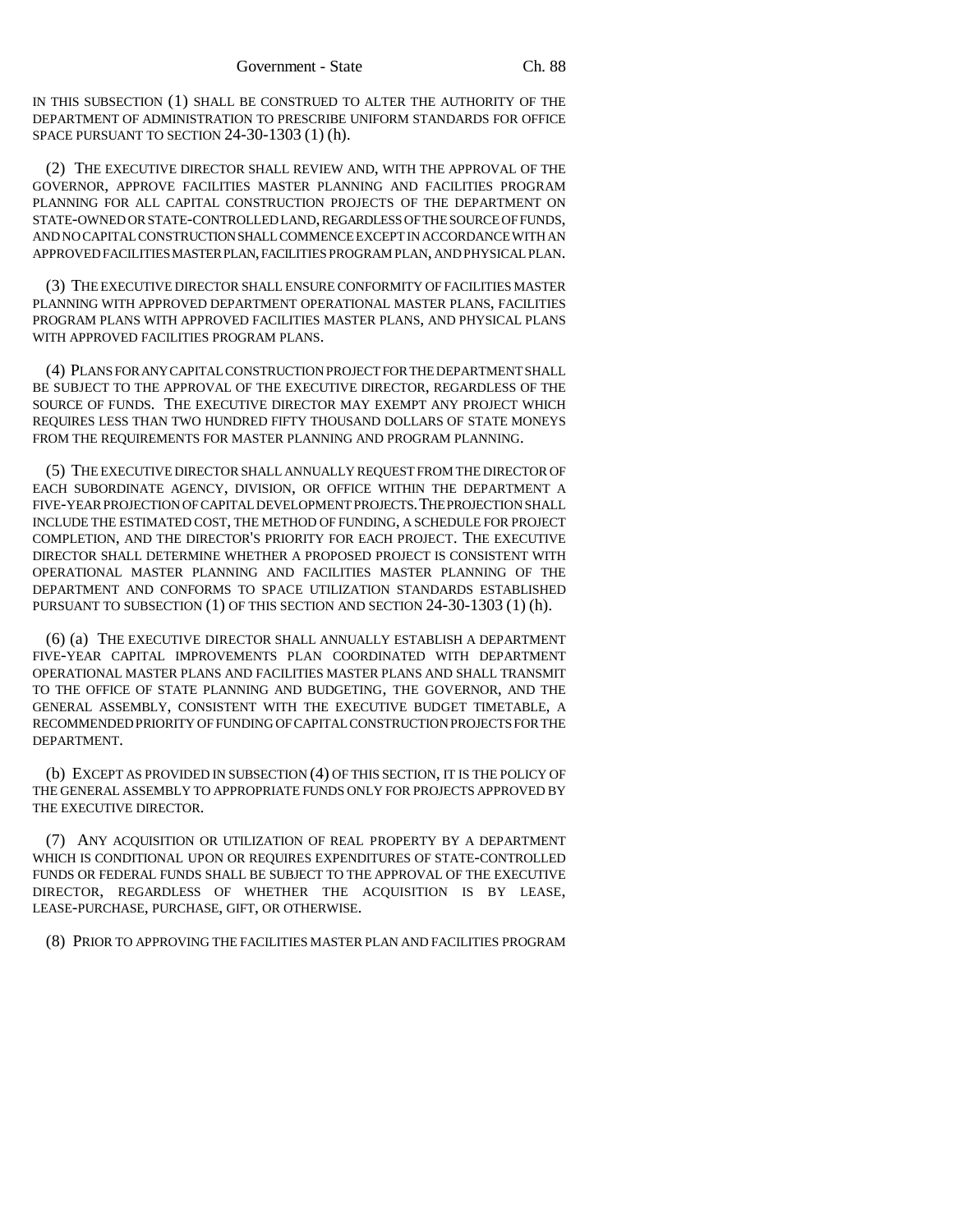### Ch. 88 Government - State

PLAN FOR ANY CAPITAL CONSTRUCTION PROJECT TO BE CONSTRUCTED, OPERATED, AND MAINTAINED SOLELY FROM FEES, GIFTS AND BEQUESTS, GRANTS, REVOLVING FUNDS, OR A COMBINATION OF SUCH SOURCES, THE EXECUTIVE DIRECTOR SHALL REQUEST AND CONSIDER RECOMMENDATIONS FROM THE CAPITAL DEVELOPMENT COMMITTEE AND THE JOINT BUDGET COMMITTEE. THE EXECUTIVE DIRECTOR, THE CAPITAL DEVELOPMENT COMMITTEE, AND THE JOINT BUDGET COMMITTEE SHALL BY AGREEMENT ADOPT PROCEDURES FOR THE REVIEW OF SUCH PROJECTS BY THE CAPITAL DEVELOPMENT COMMITTEE AND JOINT BUDGET COMMITTEE. THE AGREEMENT SHALL PROVIDE THAT, WHENEVER POSSIBLE, THE CAPITAL DEVELOPMENT COMMITTEE AND JOINT BUDGET COMMITTEE WILL SUBMIT THEIR RECOMMENDATIONS TO THE EXECUTIVE DIRECTOR WITHIN THIRTY DAYS AFTER EACH COMMITTEE RECEIVES THE INFORMATION PRESCRIBED IN THE AGREEMENT AS NECESSARY FOR ITS REVIEW.

(9) THIS SECTION SHALL NOT APPLY TO THE DEPARTMENT OF HIGHER EDUCATION, NOR SHALL IT BE CONSTRUED TO ALTER THE DUTIES OF THE COLORADO COMMISSION ON HIGHER EDUCATION SET FORTH IN SECTION 23-1-106, C.R.S.

**SECTION 3.** 17-1-103, Colorado Revised Statutes, 1986 Repl. Vol., as amended, is amended BY THE ADDITION OF A NEW SUBSECTION to read:

**17-1-103. Duties of executive director.** (2) THE EXECUTIVE DIRECTOR SHALL HAVE SUCH OTHER DUTIES AND FUNCTIONS AS ARE PRESCRIBED FOR HEADS OF PRINCIPAL DEPARTMENTS IN THE "ADMINISTRATIVE ORGANIZATION ACT OF 1968", ARTICLE 1 OF TITLE 24, C.R.S.

**SECTION 4.** 17-1-105, Colorado Revised Statutes, 1986 Repl. Vol., as amended, is amended BY THE ADDITION OF A NEW SUBSECTION to read:

**17-1-105. Powers of executive director.** (1.5) THE EXECUTIVE DIRECTOR SHALL HAVE SUCH OTHER POWERS AND FUNCTIONS AS ARE PRESCRIBED FOR HEADS OF PRINCIPAL DEPARTMENTS IN THE "ADMINISTRATIVE ORGANIZATION ACT OF 1968", ARTICLE 1 OF TITLE 24, C.R.S.

**SECTION 5.** 22-2-106 (1), Colorado Revised Statutes, 1988 Repl. Vol., is amended BY THE ADDITION OF A NEW PARAGRAPH to read:

**22-2-106. State board - duties.** (1) It is the duty of the state board:

(f.5) TO COMPLY WITH THE REQUIREMENTS OF SECTION 24-1-136.5, C.R.S., CONCERNING THE PREPARATION OF OPERATIONAL MASTER PLANS, FACILITIES MASTER PLANS, AND FACILITIES PROGRAM PLANS, AS IF THE STATE BOARD WERE THE EXECUTIVE DIRECTOR OF THE DEPARTMENT;

**SECTION 6.** 22-2-107 (1), Colorado Revised Statutes, 1988 Repl. Vol., as amended, is amended BY THE ADDITION OF A NEW PARAGRAPH to read:

**22-2-107. State board - powers.** (1) The state board has the power:

(r) TO TAKE THE ACTIONS NECESSARY TO COMPLY WITH THE REQUIREMENTS OF SECTION 24-1-136.5, C.R.S., CONCERNING THE PREPARATION OF OPERATIONAL MASTER PLANS, FACILITIES MASTER PLANS, AND FACILITIES PROGRAM PLANS.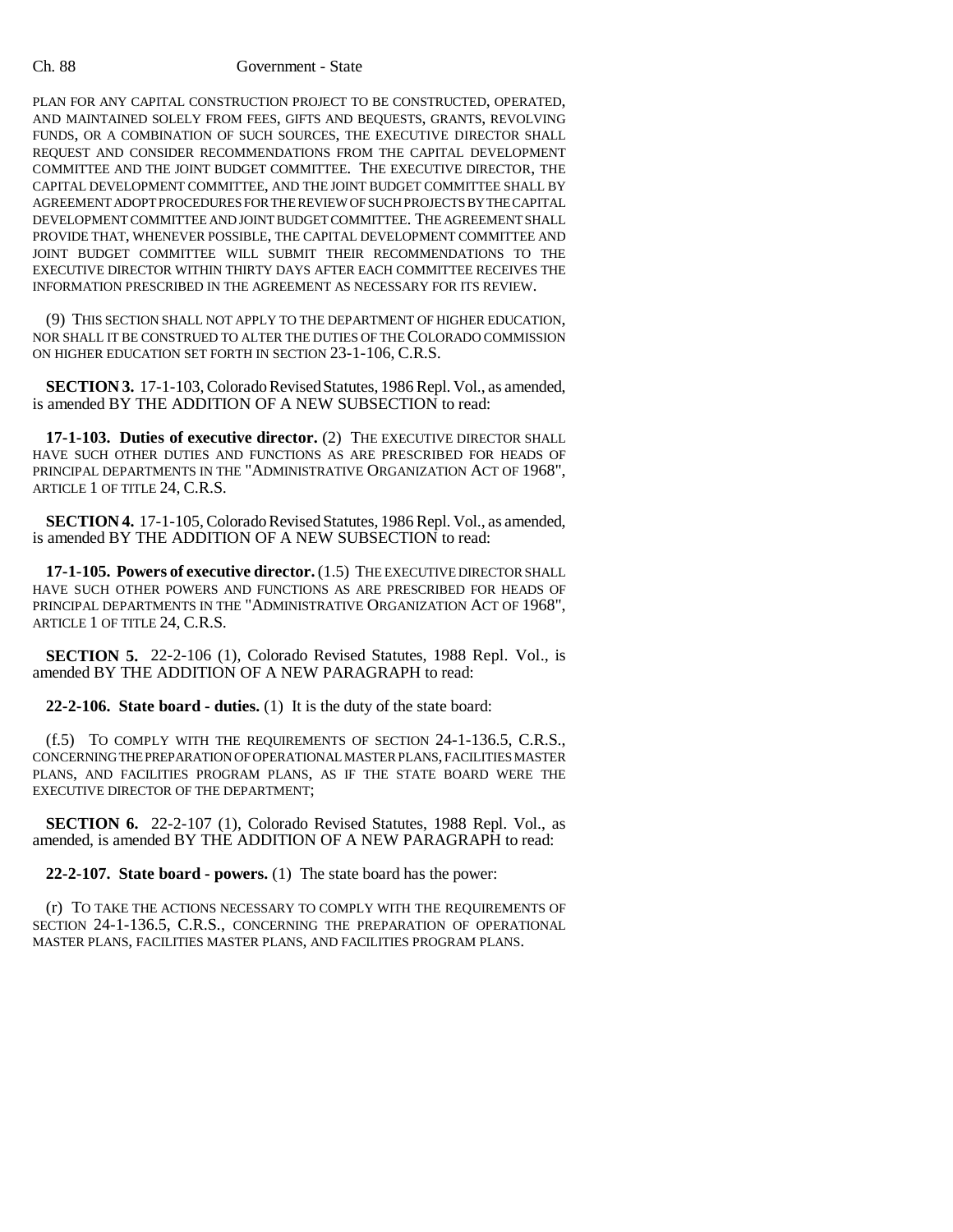**SECTION 7.** 24-1-121 (1), Colorado Revised Statutes, 1988 Repl. Vol., is amended to read:

**24-1-121. Department of labor and employment - creation.** (1) There is hereby created the department of labor and employment, the head of which shall be the executive director of the department of labor and employment, which office is hereby created. The governor shall appoint said executive director, with the consent of the senate, and the executive director shall serve at the pleasure of the governor. The reappointment of an executive director after initial election of a governor shall be subject to the provisions of section 24-20-109. THE EXECUTIVE DIRECTOR SHALL HAVE THE POWERS, DUTIES, AND FUNCTIONS PRESCRIBED FOR HEADS OF PRINCIPAL DEPARTMENTS IN THE "ADMINISTRATIVE ORGANIZATION ACT OF 1968", ARTICLE 1 OF THIS TITLE.

**SECTION 8.** 24-1-125 (1), Colorado Revised Statutes, 1988 Repl. Vol., is amended to read:

**24-1-125. Department of local affairs - creation.** (1) There is hereby created a department of local affairs, the head of which shall be the executive director of the department of local affairs, which office is hereby created. The executive director shall be appointed by the governor, with the consent of the senate, and shall serve at the pleasure of the governor. The reappointment of an executive director after initial election of a governor shall be subject to the provisions of section 24-20-109. THE EXECUTIVE DIRECTOR SHALL HAVE THOSE POWERS, DUTIES, AND FUNCTIONS PRESCRIBED FOR HEADS OF PRINCIPAL DEPARTMENTS IN THE "ADMINISTRATIVE ORGANIZATION ACT OF 1968", ARTICLE 1 OF THIS TITLE.

**SECTION 9.** 24-21-101, Colorado Revised Statutes, 1988 Repl. Vol., is amended to read:

**24-21-101. Office at capitol - duties - bond.** (1) The secretary of state shall keep his office at the seat of government and perform all the duties which may be required of him THE SECRETARY OF STATE by law. He THE SECRETARY OF STATE shall have charge of and keep all the acts and resolutions of the territorial legislature and of the general assembly of the state, the enrolled copy of the constitution of the state, and all bonds, books, records, maps, registers, and papers of a public character which may be deposited, to be kept in his THE office. He THE SECRETARY OF STATE shall give a bond to the state of Colorado in the sum of ten thousand dollars, conditioned for the faithful discharge of the duties of his THE office, said bond to be approved by the governor and attorney general and to be deposited in the office of the state treasurer.

(2) THE SECRETARY OF STATE SHALL HAVE SUCH OTHER POWERS, DUTIES, AND FUNCTIONS AS ARE PRESCRIBED FOR HEADS OF PRINCIPAL DEPARTMENTS IN THE "ADMINISTRATIVE ORGANIZATION ACT OF 1968", ARTICLE 1 OF THIS TITLE.

**SECTION 10.** 24-22-107, Colorado Revised Statutes, 1988 Repl. Vol., as amended, is amended BY THE ADDITION OF A NEW SUBSECTION to read:

**24-22-107. Duties and powers of state treasurer.** (7) THE STATE TREASURER SHALL HAVE SUCH OTHER POWERS, DUTIES, AND FUNCTIONS AS ARE PRESCRIBED FOR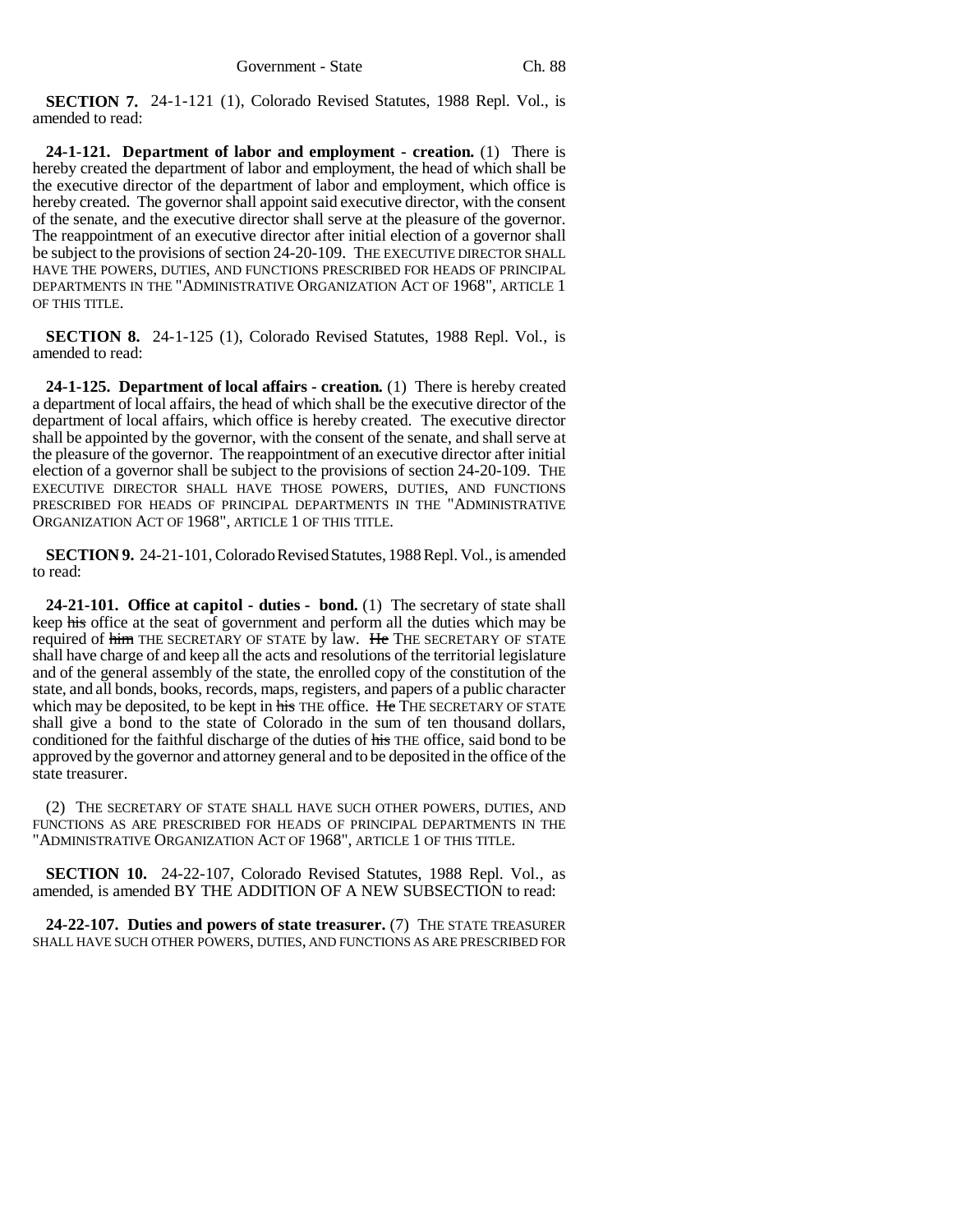HEADS OF PRINCIPAL DEPARTMENTS IN THE "ADMINISTRATIVE ORGANIZATION ACT OF 1968", ARTICLE 1 OF THIS TITLE.

**SECTION 11.** 24-31-101, Colorado Revised Statutes, 1988 Repl. Vol., is amended BY THE ADDITION OF A NEW SUBSECTION to read:

24-31-101. Powers and duties of attorney general. (6) THE ATTORNEY GENERAL SHALL HAVE SUCH OTHER POWERS, DUTIES, AND FUNCTIONS AS ARE PRESCRIBED FOR HEADS OF PRINCIPAL DEPARTMENTS IN THE "ADMINISTRATIVE ORGANIZATION ACT OF 1968", ARTICLE 1 OF THIS TITLE.

**SECTION 12.** 24-33-102, Colorado Revised Statutes, 1988 Repl. Vol., as amended, is amended BY THE ADDITION OF A NEW SUBSECTION to read:

**24-33-102. Powers and duties of the executive director and deputy director.** (5.5) THE EXECUTIVE DIRECTOR SHALL HAVE SUCH OTHER POWERS, DUTIES, AND FUNCTIONS AS ARE PRESCRIBED FOR HEADS OF PRINCIPAL DEPARTMENTS IN THE "ADMINISTRATIVE ORGANIZATION ACT OF 1968", ARTICLE 1 OF THIS TITLE.

**SECTION 13.** 25-1-108 (1), Colorado Revised Statutes, 1989 Repl. Vol., as amended, is amended BY THE ADDITION OF A NEW PARAGRAPH to read:

**25-1-108. Powers and duties of the state board of health.** (1) In addition to all other powers and duties conferred and imposed upon the state board of health by the provisions of this part 1, the board has the following specific powers and duties:

(h) TO COMPLY WITH THE REQUIREMENTS OF SECTION 24-1-136.5, C.R.S., CONCERNING THE PREPARATION OF OPERATIONAL MASTER PLANS, FACILITIES MASTER PLANS, AND FACILITIES PROGRAM PLANS, AS IF THE STATE BOARD OF HEALTH WERE THE EXECUTIVE DIRECTOR OF THE DEPARTMENT.

**SECTION 14.** 27-1-103, Colorado Revised Statutes, 1989 Repl. Vol., as amended, is amended BY THE ADDITION OF A NEW SUBSECTION to read:

**27-1-103. Duties of executive director - governor acquire water rights.** (1.5) THE EXECUTIVE DIRECTOR SHALL HAVE SUCH OTHER POWERS, DUTIES, AND FUNCTIONS AS ARE PRESCRIBED FOR HEADS OF PRINCIPAL DEPARTMENTS IN THE "ADMINISTRATIVE ORGANIZATION ACT OF 1968", ARTICLE 1 OF TITLE 24, C.R.S.

**SECTION 15.** 28-3-106 (1), Colorado Revised Statutes, 1989 Repl. Vol., as amended, is amended BY THE ADDITION OF A NEW PARAGRAPH to read:

**28-3-106. Powers and duties of adjutant general.** (1) The adjutant general has the following powers and duties:

(v) THE ADJUTANT GENERAL SHALL ENSURE THAT THE DEPARTMENT COMPLIES WITH THE REQUIREMENTS OF SECTION 24-1-136.5, C.R.S., CONCERNING THE PREPARATION OF OPERATIONAL MASTER PLANS, FACILITIES MASTER PLANS, AND FACILITIES PROGRAM PLANS FOR THE DEPARTMENT.

**SECTION 16.** 35-1-106 (1), Colorado Revised Statutes, 1984 Repl. Vol., is amended BY THE ADDITION OF A NEW PARAGRAPH to read: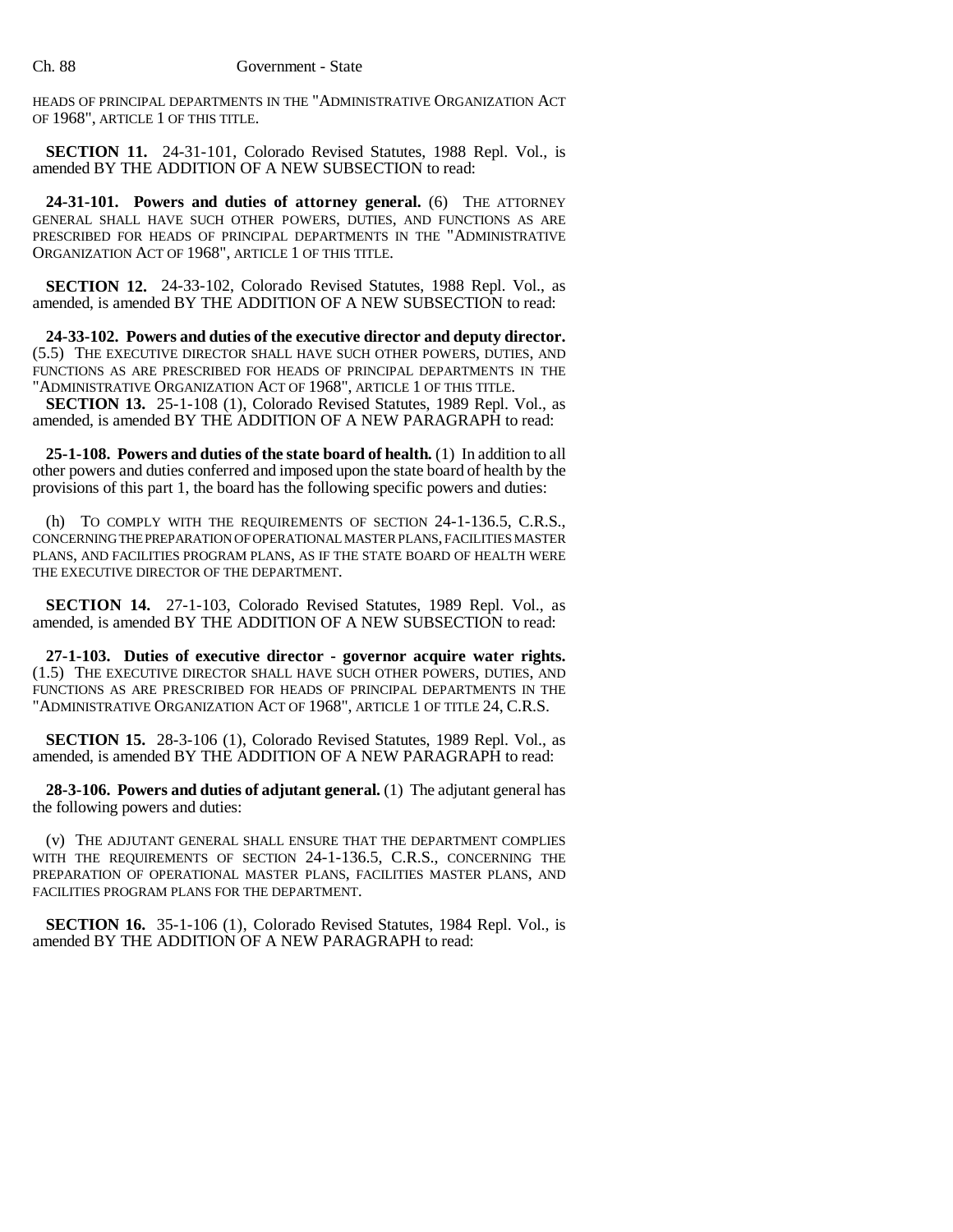**35-1-106. Powers and duties of commission.** (1) In addition to all other powers and duties conferred upon the commission by the provisions of this article, the commission has the following specific powers and duties:

(n) TO COMPLY WITH THE REQUIREMENTS OF SECTION 24-1-136.5, C.R.S., CONCERNING THE PREPARATION OF OPERATIONAL MASTER PLANS, FACILITIES MASTER PLANS, AND FACILITIES PROGRAM PLANS, AS IF THE COMMISSION WERE THE EXECUTIVE DIRECTOR OF THE DEPARTMENT.

**SECTION 17.** 39-21-112, Colorado Revised Statutes, 1982 Repl. Vol., as amended, is amended BY THE ADDITION OF A NEW SUBSECTION to read:

**39-21-112. Duties and powers of executive director.** (9) THE EXECUTIVE DIRECTOR SHALL HAVE SUCH OTHER POWERS, DUTIES, AND FUNCTIONS AS ARE PRESCRIBED FOR HEADS OF PRINCIPAL DEPARTMENTS IN THE "ADMINISTRATIVE ORGANIZATION ACT OF 1968", ARTICLE 1 OF TITLE 24, C.R.S.

**SECTION 18.** 43-1-105, Colorado Revised Statutes, 1993 Repl. Vol., is amended BY THE ADDITION OF A NEW SUBSECTION to read:

**43-1-105. Powers and duties of the executive director.** (3) THE EXECUTIVE DIRECTOR SHALL HAVE SUCH OTHER POWERS, DUTIES, AND FUNCTIONS AS ARE PRESCRIBED FOR HEADS OF PRINCIPAL DEPARTMENTS IN THE "ADMINISTRATIVE ORGANIZATION ACT OF 1968", ARTICLE 1 OF TITLE 24, C.R.S.

**SECTION 19.** 43-1-106 (8), Colorado Revised Statutes, 1993 Repl. Vol., is amended BY THE ADDITION OF A NEW PARAGRAPH to read:

**43-1-106. Transportation commission - powers and duties.** (8) In addition to all other powers and duties imposed upon it by law, the commission has the following powers and duties:

(r) SUBJECT TO SECTION 2-3-1307, C.R.S., TO COOPERATE WITH THE EXECUTIVE DIRECTOR IN COMPLYING WITH THE REQUIREMENTS OF SECTION 24-1-136.5, C.R.S., CONCERNING THE PREPARATION OF OPERATIONAL MASTER PLANS, FACILITIES MASTER PLANS, AND FACILITIES PROGRAM PLANS FOR THE DEPARTMENT.

**SECTION 20.** 24-30-1303 (1) (h), (1) (n), and (1) (o), Colorado Revised Statutes, 1988 Repl. Vol., as amended, are amended to read:

**24-30-1303. Department of administration - responsibilities.** (1) The department shall:

(h) Develop, or cause to be developed, with the approval of the governor, specific standards relating to OFFICE space, to architectural, structural, mechanical, and electrical systems IN SUCH OFFICE SPACE, and to energy conservation IN SUCH OFFICE SPACE, except in higher education as provided in section 23-1-106, C.R.S., which shall be the basis for approving facilities master plans, facility program plans, schematic designs, design development phases, and construction documents RELATING TO THE LEASE, ACQUISITION, OR CONSTRUCTION OF OFFICE SPACE; except that such standards shall be approved by the president of the senate and the speaker of the